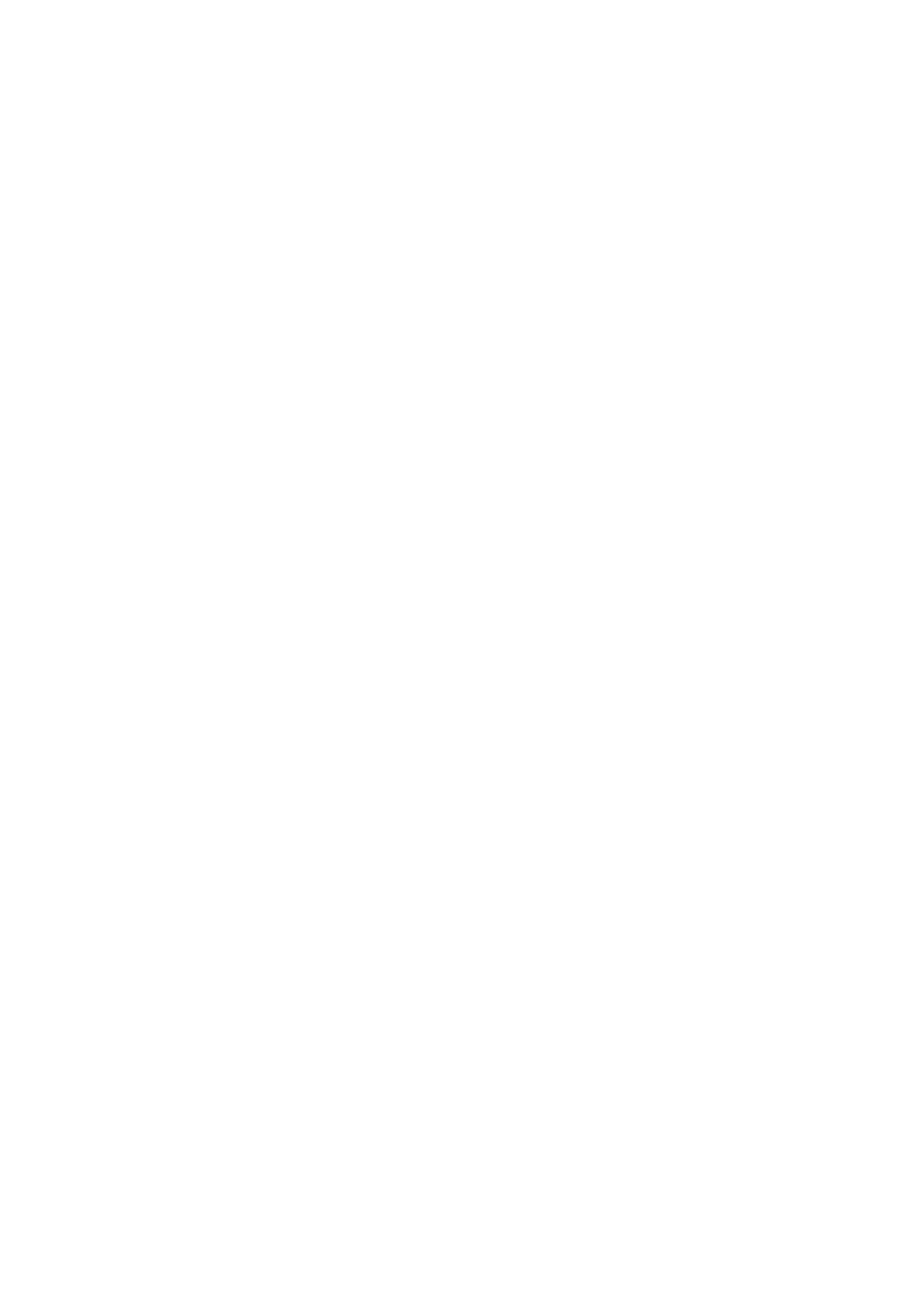### **Culture and Economics Plenary**

*Thursday 25 August 2016 (Afternoon)*

#### *[The Presiding Officer opened the session at 14:05]*

**The Presiding Officer (Ken Macintosh):**  Welcome back. We now move to the second plenary session, which covers the strand on culture and economics. It gives me great pleasure to welcome our first contributor this afternoon, Jude Kelly CBE, who is the artistic director of the Southbank Centre in London. Jude founded the Solent People's Theatre and Battersea Arts Centre, and was the founding director of the West Yorkshire Playhouse. She also led the cultural team for the successful London 2012 Olympic and Paralympic bid.

#### 14:05

<span id="page-2-0"></span>**Jude Kelly CBE (Artistic Director of Southbank Centre, London):** Thank you for the invitation to speak and to share ideas with everybody here. This is a wonderful building with wonderful architecture. I thank Jonathan Mills for having the imagination to start the Summit in the first place.

I will talk about two things. I will talk about the economic power of philosophy within cultural organisations and I will obviously use Southbank Centre as my example—I hope that you will not think that that is a raging advert. I will also talk about the massive potential that is still to be unlocked, which I think would radically change the economic model of the creative industries.

Somebody said in a session this morning that heritage often appears in response to trauma. Trauma is a very important ingredient, because what makes heritage and culture powerful and enduring is when, as with making art, there is such a conviction that there is no way to do something other than the way that the artist will make it, or when there is a compulsion that history will force something to come into being. Although we would not wish trauma on ourselves, heritage and culture often result from having to make a mark, having to make a stand and having to express something, even if it is grim and painful. I suppose that it is a case of rising like a phoenix from the ashes something good has to come from bad.

The Southbank Centre, for those of you who have not been there, sits on the banks of the Thames and is one of the largest arts institutions on the world, occupying 27 acres when it was originally conceived. It was the second world war that brought it into being. That was a period when

so many people in the world had a moment when they realised that if the human ability for barbarity and the human ability for technology are joined together, something horrific will come to pass that nobody had conceived of before. That was not just about the Holocaust; it was about Stalin, Hiroshima, Nagasaki and so many things.

At that point, humanity had to stop, pause and ask, "How can we create optimism again? How can we believe that humans would be in love with other humans?" Many things evolved from that moment. The Southbank Centre was one of them, and the Edinburgh International Festival was another.

The Southbank Centre was created on the poorest side of the river in London, the side that had, in a way, the no-hopers and the wastrels—it was beyond the pale. From that place came a huge commitment to the idea that the war artists called the propaganda of the imagination: everybody's imagination should count.

The Festival of Britain was a celebration of the future, not a commemoration of the past. It was there to make humans fall in love with humans again. There were fountains, greenery, all kinds of pop-up buildings, cafes and all-night dancing. Even though rationing was still going on, the festival had many things. A third of the population of Britain came to the festival and a huge amount of what was on was free. Eight million people came to the festival in the period between when it was founded in May and when it came to an end rather suddenly in October.

When I became the artistic director at the Southbank Centre 10 years ago, the total number of visitors was 6 million a year. Now, it is 28 million a year. I am not someone who is very keen on saying that figures are the proof of success, but those people—28 million is quite a lot of people to manage—are obviously coming for a reason. They come for lots of reasons—for example, they come for the Thames and for the cafes—but they come, really, because they have a sense that they will join other humans in a fantastic river of excitement that includes the idea that they could realise themselves: in other words, not just have a day out, but get a new window on the world and benefit from everything that we in this room believe about culture.

I believe that our number of visitors has increased from 6 million to 28 million because we decided to return to the idea of trauma, which involved asking what it was about a particular moment that was important and people being compelled to say what their belief system was. I think that that is the key to the economics of culture: it is necessary to have a belief system that goes beyond the fiscal and which says, "This is what we want to tell you, to share with you and to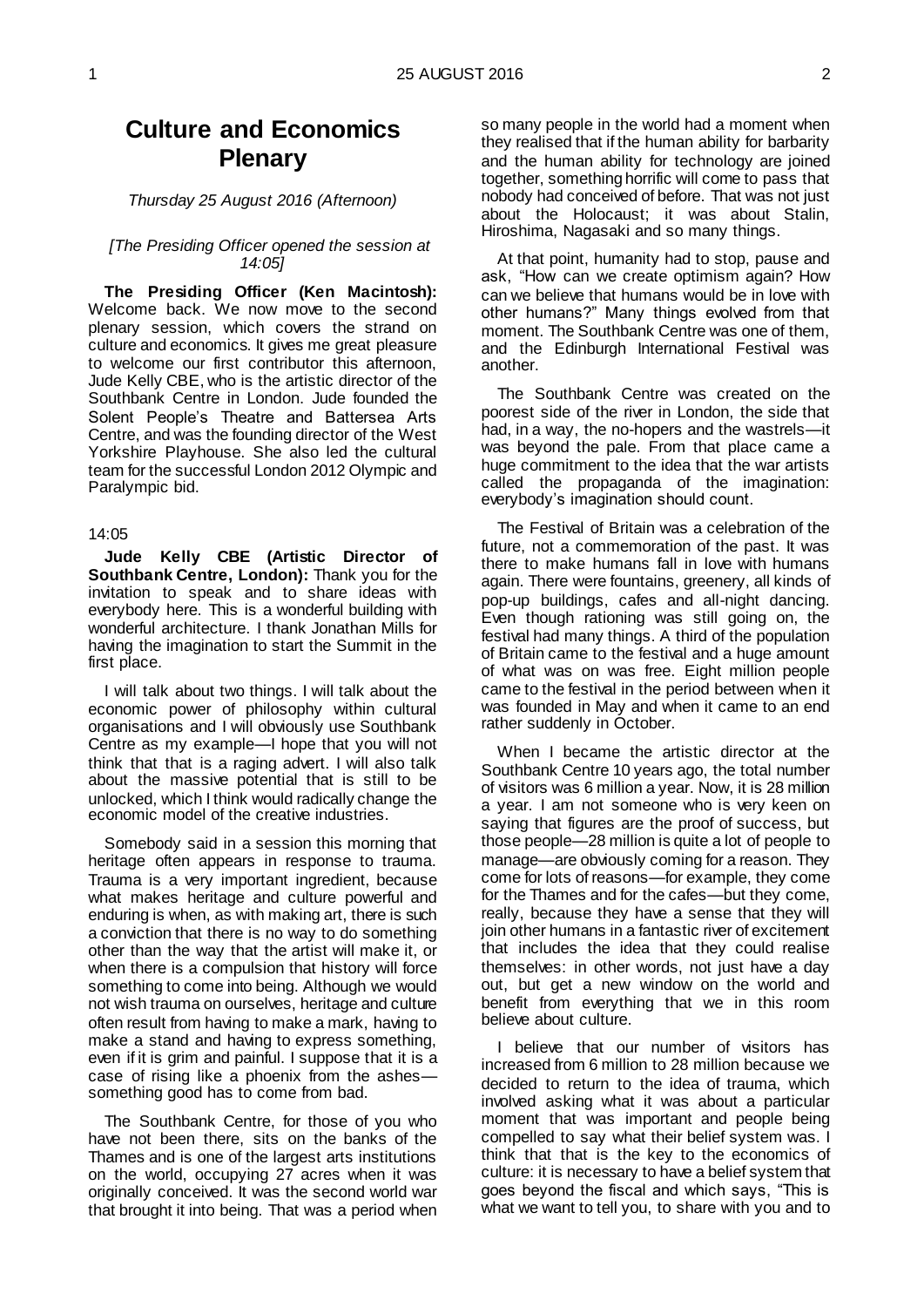commit to." In our case, we returned to the idea of the festival: the festival as a space of celebration, of inclusion, of spontaneity, of not controlling and of people making their own destiny, to a certain extent.

Everybody understands the word "festival", but people do not find the word "culture" easy and they find "art" quite difficult. Everybody knows what "festival" means. We have created festivals, which have included celebrations of Brazil and—in the Africa Utopia Festival—Africa, as well as festivals of alchemy and China, and even a festival of death. We have also had a festival to celebrate the potential of people who are struggling with mental health. We do festivals all the time—that is our raison d'être.

I say that because the concept was born from a belief system that brought this cultural space into being in the first place. The first thing that we as cultural players have to do is always make sure that what we are doing is not commerce, pure tourism or leisure, but the thing that we talked about this morning—looking at what connects humans in their souls. That economic model for culture has profound success, because people already have shops, cafes and leisure experiences, but what we all seek is a way of connecting up with the best part of ourselves. We want to believe that we are still imaginative and curious, that we are still living and not dying, and that is why the responsibility of culture and cultural destinations, artists, art makers and art place makers is to never renounce the idea of philosophy, meaning, purpose and devout faith in the potential of the human imagination. I believe that that is the economic model that we build on, and I think that we can demonstrate that, when we do that, we get great economic results.

I think that people are surprised at the success of the creative industries, because they had always assumed that the fact that the creative industries had philosophy would somehow make it impossible for them to be economic drivers, but the opposite is true. It is the same as with love—if you have love, you have energy. Love does not make you all sappy and drippy, unless it is all going wrong; it gives you great energy.

The first thing that I want to say is that we must keep stressing unashamedly that the language of philosophy and belief is a language of economic success. Of course it is combined with many other things—for example, the need to understand economic disciplines—but I hope that we are now past the stage of suggesting that it is an either/or model. That is the case with some but not all Governments.

Of all the festivals that we do at the Southbank Centre, all of our community participation and all of our commitment to the universal, the many not the few and the right to the imagination—which I suppose goes right back to any rights of the human, Tom Paine's "Rights of Man" and so on the festival that, since we started it seven years ago, has outstripped all of them in economic terms, has achieved the most economic success and is now part of 17 different festivals on five different continents is the women of the world, or WOW, festival.

That brings me to the second point that I want to talk about: the economic potential of women in the creative industries. At this point, I want to say something general about me. I have noticed that when you say, "I'm going to talk about women", people always think, "I wonder why she's going to do that." Obviously, I am one—that is a clue—but as a woman who leads one of the most powerful institutions, I think that there is a massive gap in the relationship between creative certainty and women. In that creative certainty—or creative legitimacy—gap, the creative industries are losing potential that could be a radical change maker.

We have talked this morning about cave paintings. I recently went to what I think are the oldest cave paintings, which are at Laas Geel in Somaliland. When I was shown these beautiful paintings, I said—provocatively, I have to admit to the chap who was showing us around, "The women did this marvellously, didn't they?" He was really shocked and said, "Women did not do this." When I said, "But this happened thousands of years ago. How do you know that?", he said, "Women can't do this." I said, "Well, they can", but he said, "Women don't do this."

What he was actually getting at was that women do not have the theological or philosophical right to make a mark that is an enduring statement for humanity. His reaction was very profound, and out of the idea that women did not do those cave paintings—that it must have been men—comes the fact that the whole idea of women as artists, as creators, as people who speak on behalf of the whole of humanity has still not been legitimised. Some countries legitimise it more than others, many do not legitimise it at all and some are trying to pull it back.

I am a very happy person. I have two wonderful children; I love all the men in my life—I have plenty of men in my life in all different ways—and I am not at all angry about my career. I have had a great time. However, the fact is that 50 per cent of the human race are still in a position where their creative confidence, legitimacy and voice not just as consumers but as makers are very small. There are many exceptions to the rule—you do not need to tell me about Harry Potter et cetera—but in general we have this potential in girls and women who need to be persuaded by us, the cultural community across the world, that a woman's voice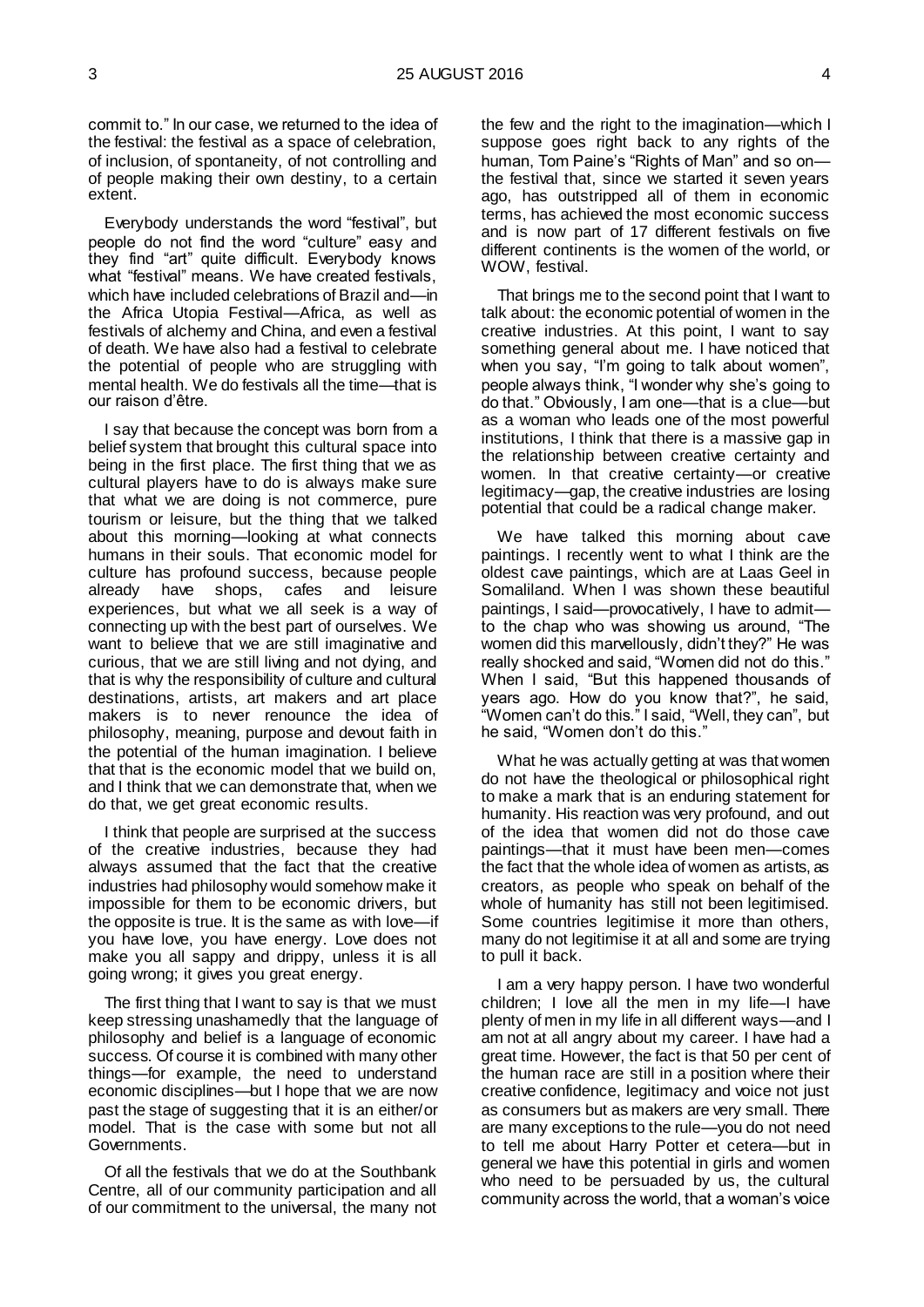can speak on behalf of humanity with the same degree of legitimacy. Not only that—they need to be persuaded that that voice is needed and that it is not just a nice extra, a good symbol for diversity or something that ought to be done. We are talking about half the human race. If countries across the world are making the realisation of women's empowerment part of their next economic millennium goals, I challenge us in the cultural sector to say what we are doing about that. I am not talking about having quotas or saying that it would be nice to have more women film directors or to get more women into management—I am talking about belief systems. We need the men and women in this room to talk as fervently, passionately and in a committed way about realising 50 per cent of the world in a creative way as they do about communities in general.

When we talk about communities in general self-realising, having a voice, finding their own identity, realising their potential or being active, we tend to mean that they are doing so in the status quo in which they already exist. Although we think that we are going to move them forward economically, we do so in the same shape that they are already in.

We have done a great service to get the creative industries into the imagination and minds of Governments, powerful people and institutions, but we—as women—are constantly apologising for raising the issue that there is still 50 per cent to go, and men will generally say, "I'm happy for it to happen, when women make it happen". However, it is something that we need to do together. I am asking for the imagination of a group such as this one to think of the economic power that we would release if women as artists in the creative sector were really given confidence. It will take generations—it has taken generations to get to the stage where we believe that everyone has the right to read, write and vote.

Those are the points that I wanted to make. I see the amazing power of philosophy—from the Southbank Centre re-engaging with its principles to where we are now. I now want to do something together—it is not something that we have seen yet, but something that we could imagine happening. If we do that, the economics of the entire sector would change for ever. Thank you. [*Applause*.]

**The Presiding Officer:** Thank you very much, Jude. We will now hear from the first of our ministerial delegations this afternoon. I call Park Younggoog, the Deputy Minister for Culture, Sports and Tourism, from Korea.

14:22

<span id="page-4-0"></span>**Park Younggoog (Deputy Minister for Culture, Sports and Tourism, Korea):** Thank you, Presiding Officer. Ministers and distinguished delegates, it is an honour for me to stand here before you to present to the 2016 Edinburgh International Culture Summit. My presentation will centre on cultural enrichment and the creative economy, which are two of the four tenets that guide South Korea's Government Administration.

Cultural enrichment and the creative economy are the key words of the incumbent Korean Government. First, I will focus on explaining how the Korean Government views cultural enrichment and the creative economy, and its plans to combine both concepts to elevate South Korea's economy to new heights.

The South Korean Government defines cultural enrichment as activities carried out to inspire all sectors of society to share the value of culture and thereby to have culture as the driving force behind society's development, to solidify the foundation of the nation's advancement and to contribute to the wellbeing of individual citizens. The creative economy has been defined by many scholars. According to John Hawkins, who first developed the concept, it refers to an economic system that is centred on fostering creativity not just in information technology-related sectors, but across all industries, from manufacturing to services and distribution, thereby boosting the whole economy.

As demonstrated by those definitions, cultural enrichment and the creative economy both indicate that the value of culture can be disseminated across all industries and can act as the driving force to foster creativity within them.

In June, the Korean Government successfully hosted the seventh Asia-Europe Culture Ministers Meeting, which was attended by more than 160 Government representatives, including more than 20 culture ministers and vice ministers from the member states.

The participants engaged in active discussions about culture and the creative economy. That clearly showed that South Korea is not alone in seeking ways to achieve a creative economy through cultural enrichment. The Korean Government recognises that the combination of cultural enrichment and the creative economy will balloon into an innovative prime mover for the nation, and it is aggressively taking steps to achieve both commercial expansion of culture and the implantation of culture into industries.

The commercial expansion of culture can be understood as culture being nurtured into an industry in itself, such as the content industry and the tourism industry, and developed into a future growth engine. The commercial expansion of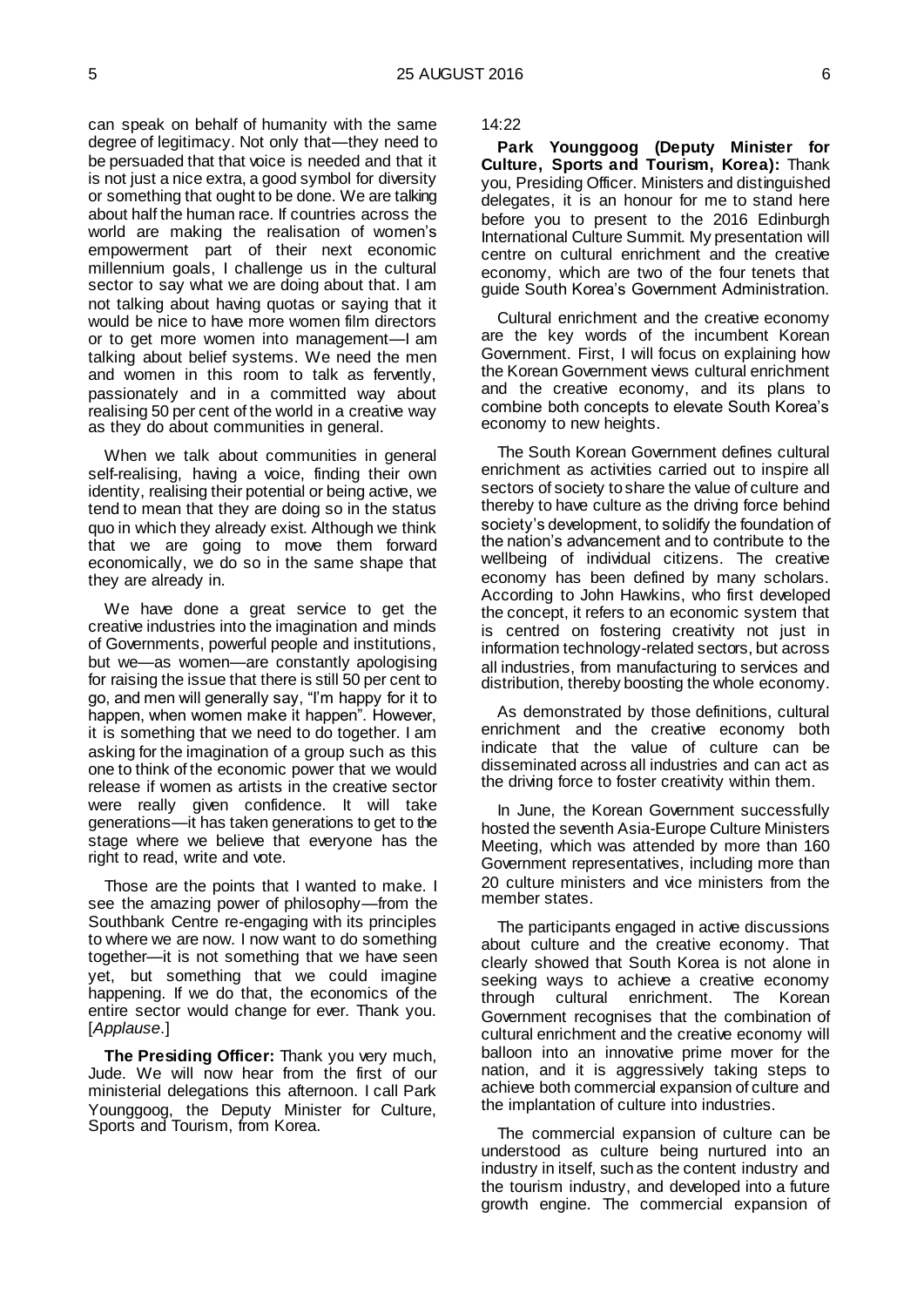culture can be explained through the example of the Culture Creation Convergence Belt that has been established in Korea. Its brand name is CEL, which has a double meaning—it stands for both cultural enrichment leader and creative economy leader.

The cultural enrichment leader is intended to instil a sense of pride in all beneficiaries of the Government's policy in supporting the culture industries and encouraging them to march forth. The creative economy leader reflects the South Korean Government's determination to achieve a creative economy through cultural enrichment. The Culture Creation Convergence Belt is the first system designed to maintain a virtuous circle of creativity for the culture industries. It helps innovative ideas to bloom into new start-ups, assists them to grow into robust companies and stimulates them to reinvest in further innovative ideas.

The implantation of culture into industries refers to all the activities that are carried out to reinforce the competitiveness of industries by enriching them with layers of culture unique to Korea. The leading example is Korea's cosmetics industry, which has succeeded in pushing its boundaries and pioneering the new sector of K-beauty by drawing on the global infatuation with the Korean wave. In 2015, the K-beauty sector's trade surplus exceeded the \$1 billion mark. More specifically, the implantation of culture into industries refers to all the efforts that are aimed at reinforcing their competitiveness and thereby ensuring sustained economic growth by enriching all business activities with a cultural element.

Let me introduce some representative projects to illustrate that. One of the best examples of the implanting of culture into corporate management is the corporation and artist pairing project, which pairs a corporation with a team of artists who stay on site to design programmes and services that can cater to the corporation's needs and interests. The project aims to accelerate corporate innovation by grafting cultural creativity on to all aspects of the corporation including product planning and marketing.

Another great example is the corporate patronage expansion project. We provide incentives to those corporations that are certified as corporate sponsors of cultural activities and art, and we operate the cultural entertainment expansion support system, which recognises as expenses sums that are spent on forms of cultural entertainment for partners and clients.

The Korean Government also strives to make the most of the global popularity of the Korean wave and boost the nation's industries. Previously, the spread of the Korean wave was mainly driven by the proliferation of K-pop and K-dramas. Today,

Korean cuisine, beauty products and fashion are also surging in popularity and reaching out to an ever-increasing audience. Therefore, we are providing support for promotions and business meetings related to well-known Korean wave themed events such as KCON and the Mnet Asian Music Awards, to help Korean companies take advantage of them for marketing purposes. In addition, the Korea Sale Festa will be staged at the year's end. It is designed to provide visitors with a wide range of entertainment options, encompassing Korean wave themed festivities, shopping and tourism.

Based on the policies that I have discussed, the Korean Government has strived to realise the desired outcomes of its focus on the desired outcomes of its focus commercialisation of culture and the implantation of culture into industries, thereby bringing visible positive changes to the fundamentals of this economy.

I hope that my presentation helps you to gain a better understanding of the concepts of cultural enrichment and creative economy that are starting to guide the Korean Government Administration. Thank you for listening. [*Applause*.]

**The Presiding Officer:** Thank you, Minister Park. For a different perspective on culture and economics, we will hear from Minister Nathi Mthethwa, Minister of Arts and Culture, South Africa.

#### 14:31

<span id="page-5-0"></span>**Nathi Mthethwa (Minister of Arts and Culture, South Africa): Presiding Officer, organisers and** partners of this august event, ministers here present, distinguished guests, ladies and gentlemen: let me start my contribution by showering with felicitation the Scottish people and the role that they played in the anti-apartheid struggle, and their contribution to ensuring that South Africa became a democracy. Thank you very much for that role.

We also appreciate your continued support to deepen that democracy in our country, and we hope that you will ensure that you think of people elsewhere in the world who are on the path to discover themselves and their democracies.

Today I have been directed to speak on the topic of culture and economics, but, with the permission of the programme director, I want to cover the creative industries or creative economy as a whole, within the limited time that I have.

As we all know, the current financial crisis that originated in 2007 is the worst that the world has seen since the great depression that started late in 1929 and continued well into the 1930s. Even today, the world is still feeling the pinch of the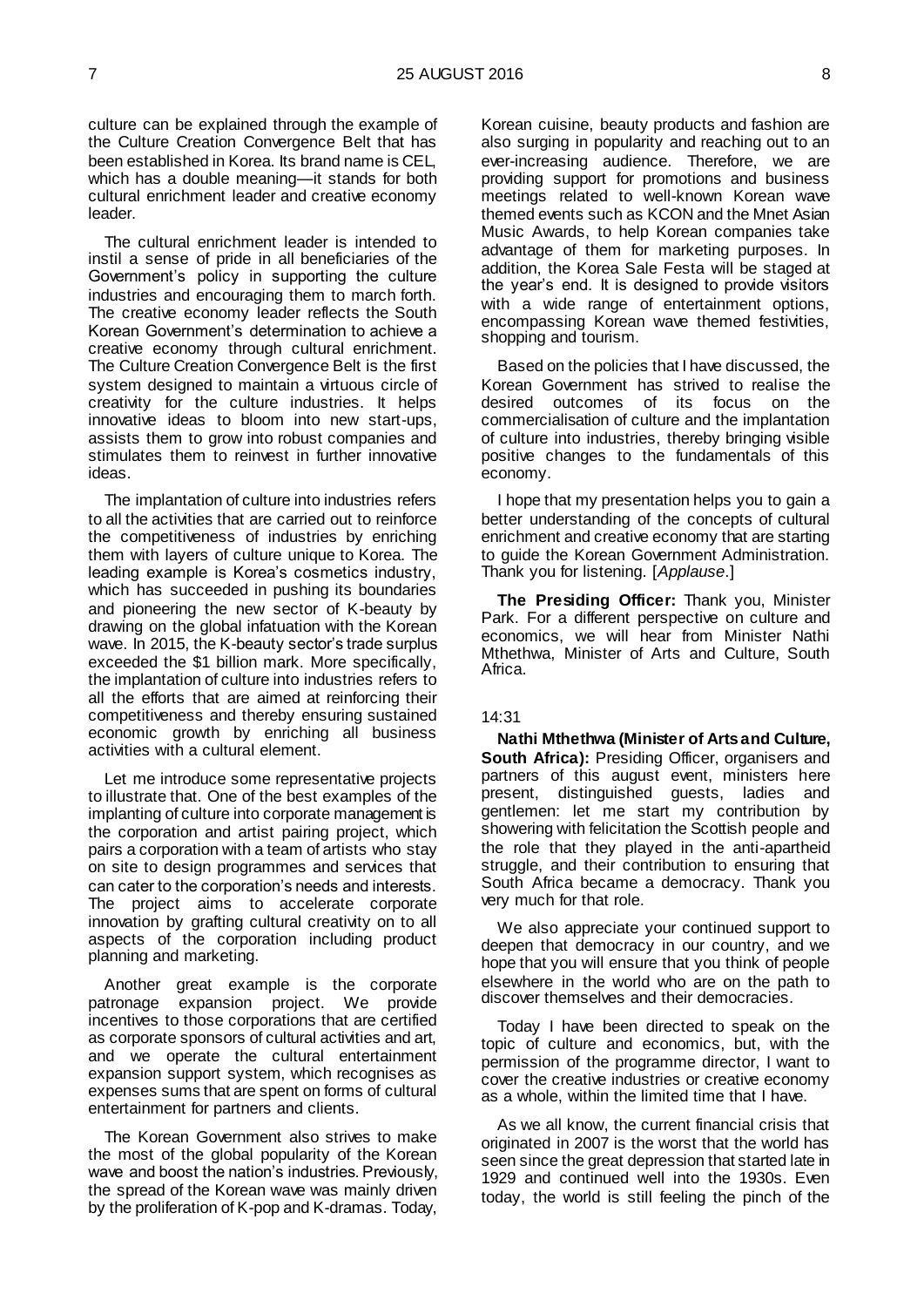economic downturn from which many countries, especially those in the developed world, have not yet fully recovered. Similarly, countries in the developing world have not fully recovered, but over the past few years they have seen some slight recovery, especially in the continent of Africa.

The real growth potential lies in creative industries across the globe. Those industries are the future because, among other attributes, they consist of young people who are innovators by their very nature. Economists agree that the creative industries form a remarkably healthy branch of the global economy. When the crisis hit in 2007 and 2008, world exports of creative goods and services continued to grow.

The growth of the creative industries in countries such as Nigeria, Ghana, Egypt, Senegal and Cameroon, to mention a few, demonstrates the ability of the sector to contribute to social cohesion efforts. In recognition of the sector's potential, the BRIC countries—Brazil, Russia, India and China—have signed an agreement on culture that states the following amongst other things:

"being aw are of the importance of broadening and deepening the cooperation in the field of culture ... being convinced that cultural dialogue contributes to the progress of nations and better mutual understanding of cultures, facilitating rapprochement of peoples".

A report by the International Confederation of Societies of Authors and Composers highlighted the following: the cultural and creative industries generated \$2,250 billion, created more than 29.5 million jobs and employed 1 per cent of the world's active population; creative activities contributed significantly to youth employment; and careers in the CCI sector were relatively open to people of all ages and backgrounds.

The report also highlighted that, in Europe, the CCI sector has typically employed more people aged between 15 and 29 years old than any other sector. Creative industries also tend to favour the participation of women when compared with more traditional industries. Statistics compiled by the United Kingdom Government show that women accounted for more than 50 per cent of people employed in the music industry in 2014 compared with 47 per cent in the active population overall.

Moreover, creation is driven by small businesses or individuals, giving rise to agile and innovative employers. More than half of Canadian gaming developers—53 per cent, to be precise say that they are independent operators. In the US, artists are 3.5 times more likely to be selfemployed than US workers overall.

World-class cultural infrastructure is a catalyst for urban development. Building a museum often offers opportunities to engage in large urban development projects and to develop a new city brand around cultural and creative precincts.

Such flagship projects boost a city's attractiveness for tourists, talent and highly skilled workers. Bilbao, in Spain's Basque Country, is now an icon of culture-led urban regeneration. The construction of the Guggenheim museum led to the creation of more than 1,000 full-time jobs, and tourist visits have since multiplied eightfold.

Equally important, the CCI sector makes cities more liveable, providing the hubs and many of the activities around which citizens develop friendships, build a local identity and find fulfilment.

Informal CCI sales in emerging countries were estimated to total \$33 billion in 2013 and to provide 1.2 million jobs. Performing arts are the biggest employers in the informal economy, providing unofficial music and theatre performances such as street performances, festivals and concerts that do not pay authors' rights, private performances at marriages and funerals and so on, which are often free for audiences. In Africa, such performances are sometimes funded by individual sponsors.

Since the democratic breakthrough in 1994 in South Africa, the Government's point of departure has been that the creative industry has a powerful role to play in nation-building. In fact, arts and culture are the most potent weapon in the hands of humanity.

Flowing from that understanding, among other things we developed the Mzansi—or South— Golden Economy programme, which is focused on strategic investment in all sectors of the industry with the aim of building markets, developing audiences and supporting human capital development. The basket of interventions that comprise that programme range from the establishment of an art bank to catalyse growth in the contemporary visual art market and the creation of a cultural observatory that will collect and disseminate information to a series of investment mechanisms in market development platforms locally and internationally.

The investment by Government and the firm policy stance that recognises the economic contribution of the creative industry have been given added impetus by the recent mapping study that was conducted by the Department of Arts and Culture in South Africa. Conducted in 2013, that study found that the creative economy made a significant contribution to the country. It represented 2.9 per cent of gross domestic product and created more than 500,000 jobs. Furthermore, given the importance of transforming the nature and profile of the South African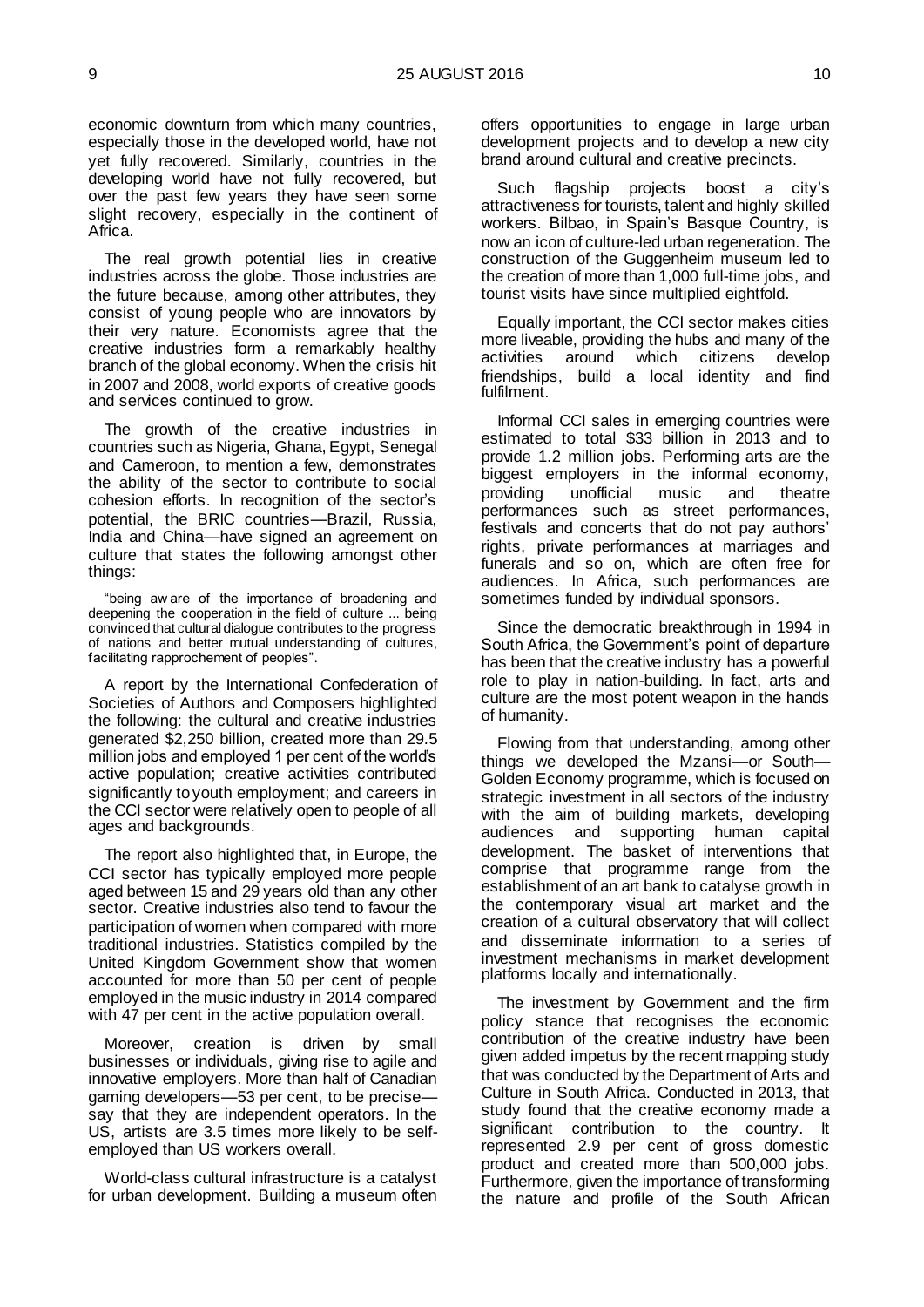economy and improving access for previously disadvantaged South Africans, more than 50 per cent of enterprises were black owned and, significantly, more than 30 per cent were owned by young people.

From an economic perspective, arts and culture are incredibly important for the developing nations. They are an untapped and constantly renewable resource that can initiate immense growth, unleash skills and creativity, and compete globally, as they are expressed in unique and innovative ways. For Governments all over the world, there can be no question as to whether the arts and culture should be supported. However, it is always a question of how much support they will need to thrive.

As we conclude the programme, I want to touch on the important area of the value of cultural diplomacy. The value of culture and the arts cannot be overestimated as we struggle to maintain our individual and collective identities and build our respective nations. Learning about one another's world views, belief systems and ways of life is a critical part of creating a better world for all. That is often referred to as soft diplomacy. The notion of people-to-people relations with partner countries jointly engaging each other and deepening their understanding of each other is central to cultural diplomacy.

The world faces unprecedented challenges. High and continuously rising levels of youth unemployment and disenfranchisement are a ticking time bomb for all humanity. There is a deep economic recession, growing evidence of the impact of climate change, and a wave of migration into and across Europe that has not been seen since the second world war, as people flee terrible conflict in their countries. Now more than ever, we must invest in and support the creative industry as a way for people to retain a sense of self and to build prosperous and innovative nations and, most of all, a means for people to be themselves and express their views, identities and feelings in constructive ways.

Thank you for your attention. [*Applause*.]

#### **The Presiding Officer:** Thank you, minister.

Now, in a slight break from the programme, I call Michael Gowan to speak to us from the podium. As delegates may know, as a new initiative for this Summit, 35 young people aged 16 to 26 from across the UK and Europe have been invited to attend the Summit to engage with policy makers and culture ministers. Michael Gowan is a member of the Scottish Youth Parliament and wishes to address the plenary session.

#### 14:45

#### <span id="page-7-0"></span>**Michael Gowan (Member of the Scottish Youth Parliament):** Presiding Officer,

The criss-cross wounds lie beneath my sleeve, It's my silent shame, hidden from sight. The addiction I crave, It makes me feel alive As it takes me closer to heaven's light.

I can't face the mirror in the day, So I reach for the razors in the night. The pain is my prayer, My blood the sacrifice, And after, I almost feel alright.

They tell me it's not right - I should stop "You'll hurt yourself, you cut so deeply" They w orry I might die, They don't see that's the point: I w ant to feel my soul ignite To end the feelings I can't fight.

Those are not my words, but the words of a 17 year-old girl called Courtney who I once worked with on a youth work programme using arts as a way of giving young people a chance to express themselves and their feelings. She went from being a regular self-harmer who was in and out of healthcare systems, to flourishing in an arts programme at the University of Edinburgh. It was that experience of working in a six-month placement in art therapy as applied in youth work that got me wondering what the impact of the arts is and how we can apply it not just in the cultural sector but across everything in our country.

Various academics have looked at the subject before me, and a lot of work was done at the University of Minnesota Twin Cities on the impact of art therapy in supporting those with disabilities such as autism and dyslexia. The University of South Carolina looked at investment in youth arts education and found that there is a 150 per cent return on what is spent on it. Those savings come from savings in the criminal justice system further down the line, as young people are less likely to offend, and from increased tax revenue as young people realise their potential.

In the post-2008 world, however, we have seen decreases in funding and cuts across all sectors, and a lot of the funding for arts programmes has dried up. Nevertheless, if you look to your left you will clearly see that the passion has not, as young people are still showing up desperate to have their voices heard and to make a difference in today's world.

Between us all, we have a massive untapped resource in our culture and our arts industries. Those industries can develop tourism, as you can see from the Edinburgh Fringe Festival. They can support healthcare, supplement education, encourage safer communities and increase income. I am not saying that the arts can replace any one sector, but they can support every sector.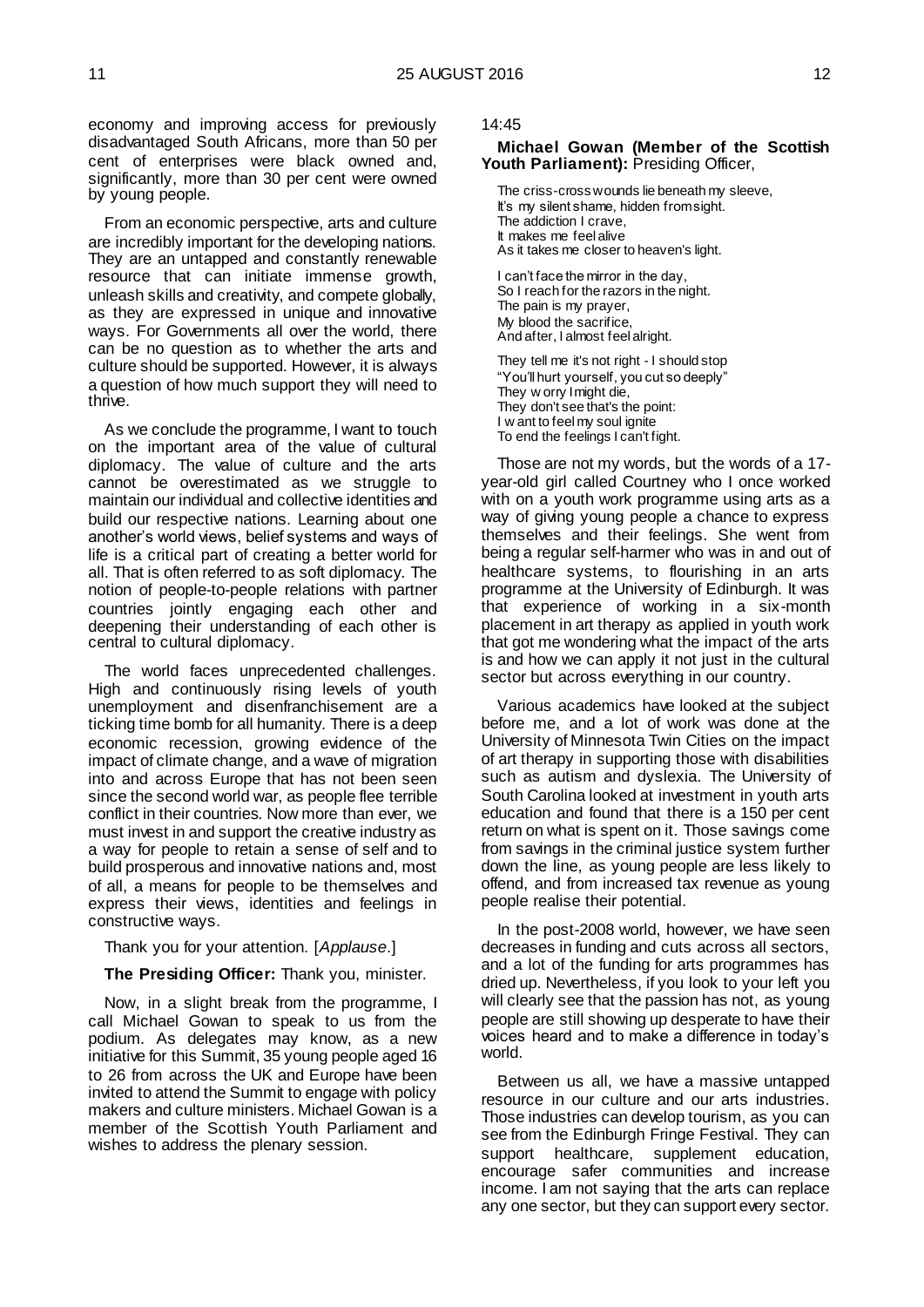In today's world, when young people are told that we cannot afford to invest in the arts, I think that they are justified in turning the question around: "How can you afford not to?" Now more than ever, young people need to see an investment in their future across the world and in all countries. Culture and the arts are more than just a way of expressing ourselves; they are our heritage and our souls, which is why we need them in today's society.

Economics is a part of that—I have talked about the 150 per cent return—but that is just the statistic that we can find. What about looking at the individual stories? How will Courtney, who wrote the poem I just read out, go on to benefit all of Scottish society? We cannot simply predict economic impact. So, when we go back to wherever we have come from and talk to our parliaments, civil servants or organisations, maybe we, too, should ask not how can we afford to fund the arts but how can we afford not to. [*Applause*.]

**The Presiding Officer:** Thank you very much for that perspective—now we know what passion looks like.

To conclude this plenary session, I call Michael Power, professor of accounting at the London School of Economics. He has addressed previous Summits on the value of culture in a world that is increasingly risk averse.

#### 14:50

<span id="page-8-0"></span>**Professor Michael Power (London School of Economics):** Thank you, Presiding Officer. Ladies and gentlemen and distinguished guests, it is a great honour to be here two years after my original appearance at the Summit. I thank Jonathan Mills very much.

I may be a walking example of cultural resilience, because I was asked to speak for six minutes and there are 25 minutes to go, so I am putting myself to the test. I listened carefully to all this morning's brilliant presentations, as well as to the one that we have just heard, which was excellent. I have been rewriting my talk as I go. and I think that it will be ready by about 4 o'clock tomorrow afternoon. However, I am here to talk to you now.

Let me begin by giving you the punchline. I have been an academic accountant for 30 years. For the past 10 years, I have served on some rather big boards of financial companies, with all the experiences that they have had, and I am convinced of one thing: the boring practice of accounting leads thought, determines the way that we think and the way that we give attention to things, shapes the decisions that we make and is—as we heard from Jude Kelly—a belief system in its own right that we must take account of.

That is all very well, but if we want to realise the dream that has been expressed in so many of the interventions today, both in the plenary sessions and in the private committee meetings—the dream of establishing the foundational role of culture and cultural activities for the wider economy, as opposed to the foundational role of the economy for culture—we must change the way in which we account for culture, and we need to be rather brave in the way that we do that. That is the punchline, and I will come back to that point shortly.

I want to begin the substance of my talk with a story. It was my great fortune to study philosophy at the University of Cambridge in the early 1980s. My research supervisor, Gerd Buchdahl, told me the story of how, having escaped the Nazis and fled to England, he and his brother Hans were eventually deported by the British as enemy aliens in the 1940s. The deportation ship was horribly overcrowded. The conditions were unimaginably bad, and the deportees—very few of whom were the Nazi sympathisers who were the intended target of the British—were often physically beaten. Buchdahl was my PhD supervisor and, as I got to know him, he related to me how, in those circumstances, under the continuous threat of being torpedoed, he and others had held philosophy classes on the deck of the boat using C Joad's "Guide to Philosophy", which was published in the 1930s, as a text. Somehow a copy of that book had made it on board the ship.

That experience shaped Buchdahl, who was an engineer by training. He eventually took the path to academic philosophy and, ultimately, to Cambridge, where he founded a brand new department—the department of history and philosophy of science. The ship in question was the Dunera, which occupies a very special place in Australian history, as many of its deportee passengers—the so-called Dunera boys—went on to achieve great things in Australian life, including major cultural contributions. That is another example of how, in the most extreme circumstances—in the face of trauma, as Jude Kelly said—human beings turn to cultural activity, often in surprising ways that are full of improvisation and which show great conviction, to use the word that Jude used.

In this case, it was philosophy, but it could have been music, poetry, theatre or anything else—that is not important. They did it for many reasons: to survive and get through the day, to forget, to have a sense of community, to build an identity and to express themselves. In having those regular philosophy classes on the decks of the Dunera in 1940, Buchdahl and his colleagues created a tiny infrastructure. We have heard the word "infrastructure" several times today. There are many examples of a turn to culture in extremis,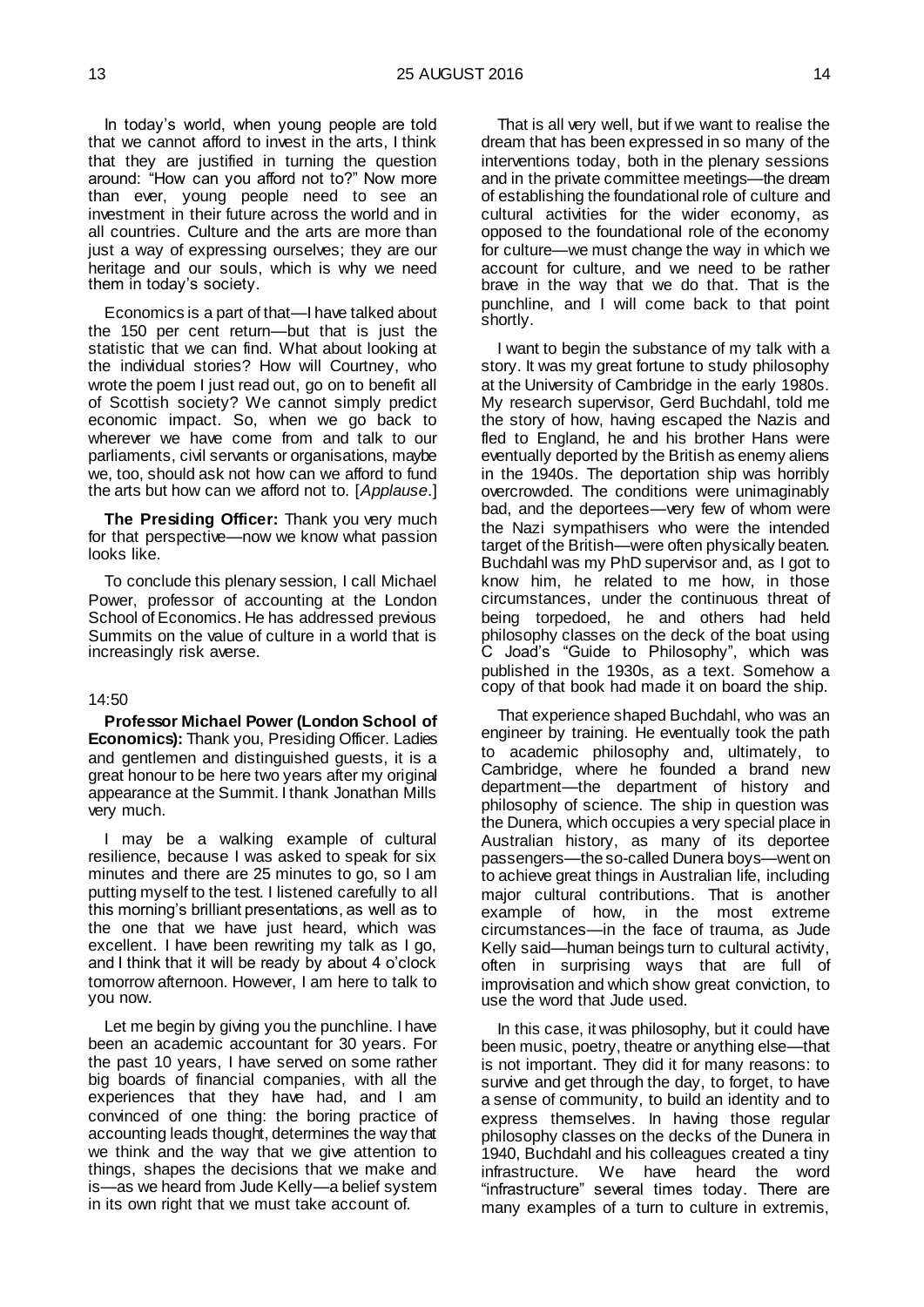amidst the rubble of societies. As we have heard, this very festival and many other festivals like it have their roots in post-trauma or post-war reconstruction.

The question, which we have touched on already, is what we can learn from those cases of cultural activity on the edge and in extremis. What might be the practical lessons for culture ministers in different countries facing very different demands? As I have heard over the past three or four hours, and very eloquently in the past couple of minutes, the cultural field is not an optional addon after other basic needs have been met. The challenge is how one can sustain that and make it real and, from my point of view, build it into the microstructure of ministers' everyday work.

Culture is obviously not a thing of the economy, but economies depend on the civic properties and the forms of communication, hope and energy that culture generates. I have heard that loud and clear since I have been in Edinburgh. That is a noble aspiration that we repeat again and again, but one of the challenges is that we are all embroiled in the kind of micromanagement that distracts us from that fundamental insight. That is where the accounting matters. Does the accounting that we have and aspire to support that fundamental insight or, as I will suggest to you, is it a distraction from that? That accounting has its own merits and properties, but nevertheless it is a kind of cultural accounting that is not actually aligned with culture as we understand it in those terms. That seems to me to be the challenge for us all here.

As Youssou N'Dour so eloquently said yesterday, we need to build a new cultural politics. If I heard correctly, he said that, somehow, some new concept of budgeting—boring old budgeting needs to be articulated in that project. My challenge to culture ministers and to myself is about how we can scale up the messages from powerful stories such as the story of the Dunera, and take them away from those extreme circumstances, so that they remain powerful in orientating the way in which we make decisions now. What are the Dunera stories in your societies that have that scalable property and how confident are you that you pay enough attention to those stories and are not distracted by the accounting systems that are your legacy? Those accounting systems distract us from the connectivity of economy and culture and from so many other things.

The philosophy classes on the decks of the Dunera were also acts of bravery and defiance in the face of a rather cruel British crew. Such bravery is institutional as well as personal. It represents a determination to create and sustain a civic space, however small, against the odds. The founding intuition of that bravery, which was

evident in the founding of this festival, is that the civic space is coextensive with the creation of functioning markets and the building of physical infrastructure; indeed, as Jonathan Mills said yesterday about East Timor, it might even precede that. There is not a hierarchical ordering in such matters where culture somehow comes last.

What might that kind of cultural bravery mean today? It means changing the policy conversation to allow for the foundational role of cultural activity and for the sense of resilience and identity formation that it gives to individuals, organisations, regions and entire societies. We need to articulate that aspiration, not necessarily as something that we can prove with impact statements, but as a bet on the future. Most of the large-scale investments that organisations make, such as in building this Parliament for example, are bets. They are dressed up in economic language, but they are bets that societies have to take to realise certain dreams and aspirations, which we make look more rationalistic than they are with the accounting that we have. To make that step, culture ministers will need a little bit of bravery of their own, in order to resist the micro-distractions of the performance culture and also to articulate this new budgetary language.

We should, of course, measure where we can. I think that event ticket sales and revenues measure the financial performance of festivals, child attendee metrics might also measure a kind of outreach to the young, and attendee questionnaires might provide a spot measure of satisfaction. However, community engagement metrics might proxy for longer-term impacts on social alienation and identity formation. We can continue to invest in smarter and smarter performance and impact metrics and we can expand our cost benefit calculus around culture, but I would suggest that we need to step back from those things and imagine what kind of accounting we want for the kind of thing that we think that culture is. There seems to be a consensus in the room that culture, in the aggregate, is a kind of civic infrastructure. In previous sessions, I have heard about interesting efforts to map that infrastructure and think of it visually. However, from an accounting point of view, it is a kind of intriguing capital asset problem. How can we describe those capital assets, how can we sustain them and how can we continue to invest in them?

We are quite used to talking about infrastructure in many different settings, such as energy, water and, obviously, the built environment. The reasons are varied and complex, but I think that there is a new accent on resilience, particularly urban resilience, in many areas of society. It is also the case that we neglect infrastructure at our peril. It is always more expensive to fix it in the long run, but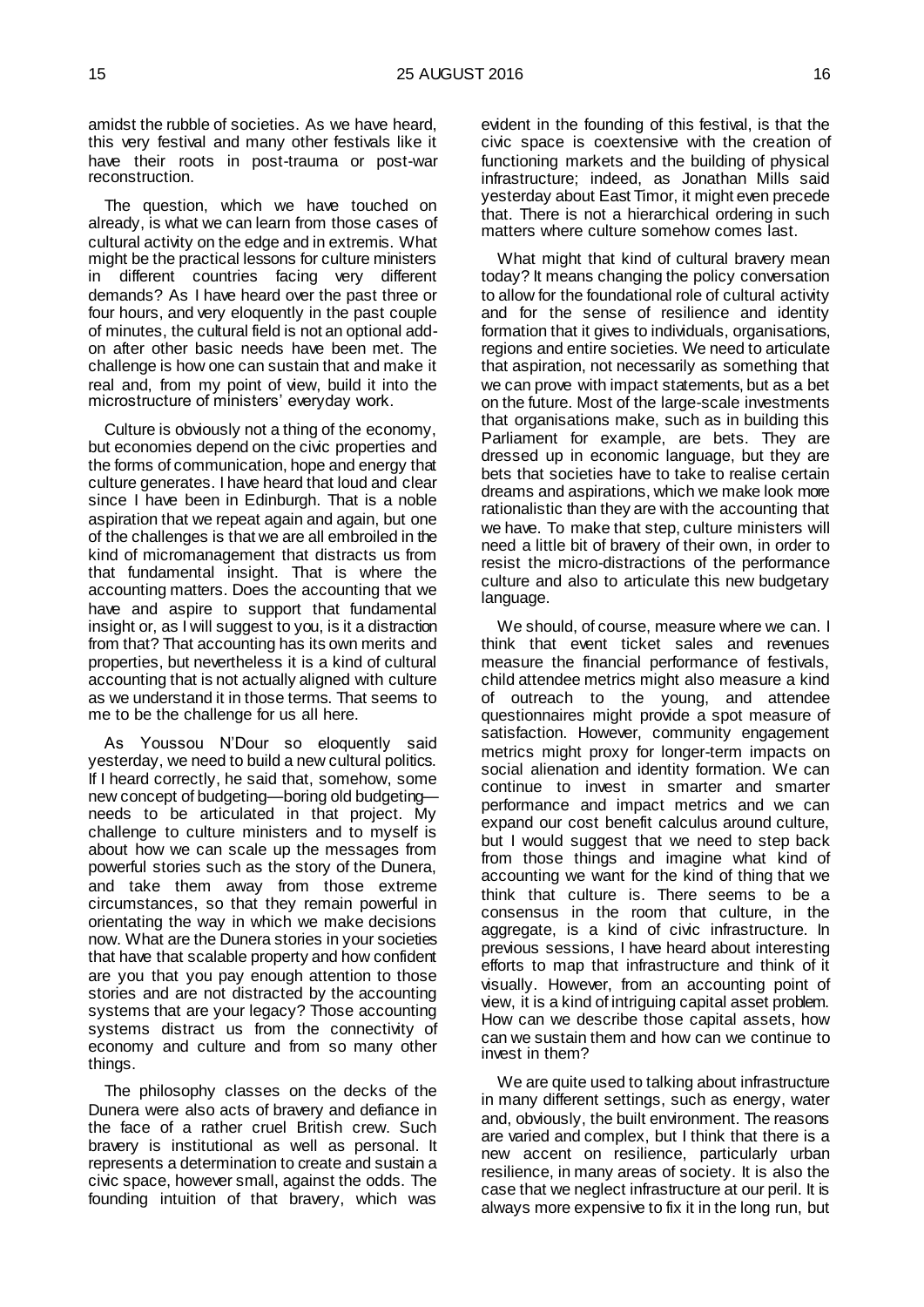it is also very easy to ignore the necessary expenditure to sustain it in the short run. However, it seems to me that the argument of this conference is that the sustainability of states, markets and communities relates as much to civic infrastructure as it does to water supply. The notion of infrastructure that has been aspirationally used many times in this conference is difficult. Can we match our accounting to it? It is easy to fall back on the accounting illusion of disconnection of things being separate from each other, with, for example, museums being accounted for as if they were just organisations like any others. We have to recover a form of accounting for connection. Culture ministers could probably learn quite a bit from infrastructure projects and network projects.

There has been some talk of new methods of financing; I did not hear much about borrowing to invest in cultural infrastructure, but there has been much discussion of interesting innovations around partnerships and sharing. However, in each of those, there needs to be a lead risk taker. The interesting dimension of cultural infrastructure involves the sense in which it concerns risk taking, and how we think about that.

Another possible way in which to think about cultural infrastructure is in terms of a stock of interconnected values. It is possible to think of three abstract values that orientate our views on culture: one is community; one is economy; and one might be a sort of state-building sustainable project. However, if the story of the Dunera means anything, those three values are interconnected in infrastructure. They serve and fuel each other, and represent different kinds of capital that must be maintained and for which we need a new kind of budgetary process.

These are just preliminary remarks, but we have to find a new way of accounting for infrastructure that is commensurate with the aspirations that we have. If that makes sense to you at all, then it suggests a kind of new constitution, if you like, that might govern investment in cultural activity. I will suggest a few principles that might be appealing.

First, in essence, culture is to be conceived of not as an instrument of economy but as an infrastructural condition for the possibility of the optimism and emotional energy that animates economy. For that reason, I am very ambivalent about economic impact statements, and I think that the preceding speaker echoed that ambivalence.

Secondly, it follows that culture ministers and culture ministries need to develop different, rich descriptions and tools to provide analytical accounts of infrastructure and its foundational role. I suggest that the paradigm here is not accounting but maybe network economics, ways of visualising connectivity, mapping processes and governance

processes that support all of that. We do not know the way in which culture is connected to other sectors of the economy and society; we do not know all those connections, but we have very strong intuitions about them. The accounting system does not have to be perfect; it just needs to steer decision making in the right direction.

Thirdly, culture ministers should seek to understand those modes of cultural activity that thrive in extreme community conditions and ask how they can recognise and celebrate them. For example, we will hear about street opera tomorrow, and we have heard in other sessions about capacity investment in education. How can the kind of microsustainability that we have seen in the Dunera case become a real focus for policy makers?

Fourthly, in policy environments where audit and performance cultures are very strong, particularly in Western developed economies, culture ministers need to ask what values are actually at risk when they begin to think about cultural activity in terms of short-term, easy-to-measure metrics. It is clear that the things that we value most are actually those that are hardest to measure and where we might decide not to introduce measures. Being a student of risk management, I see it—in risk-management terms—as managing business continuity and trying to focus on those critical assets that we would miss terribly if they were not there. If we take an infrastructural perspective on culture, the driving question is what society would look like if it was not there; that is the shifting of the onus of proof that Michael Govan offered us in the previous talk.

By beginning to frame the cultural conversation in terms of infrastructure and what it takes to account for infrastructure, the conversation within cultural ministries and with treasuries and so on can begin to shift in some way. It can be not just about specific projects that can come and go and about which difficult decisions have to be made, including how they might compete with social welfare programs and so on, but about the overall shape of the cultural infrastructure—is that the shape that we want it to have, and what should we do about it? Policy makers, also, can be honest about where they are making a bet on the future and taking a risk, rather than dressing it up with the language of accounting, which gives things much more certainty than they actually have.

As a very quick conclusion, I have some questions for us to think about in the coming session. If any of this has made any sense to you at all, what can you learn from non-cultural material infrastructure projects and your colleagues who work on them? What lessons can be learned and what transfers can be made? So far, I have heard a great deal of aspiration and